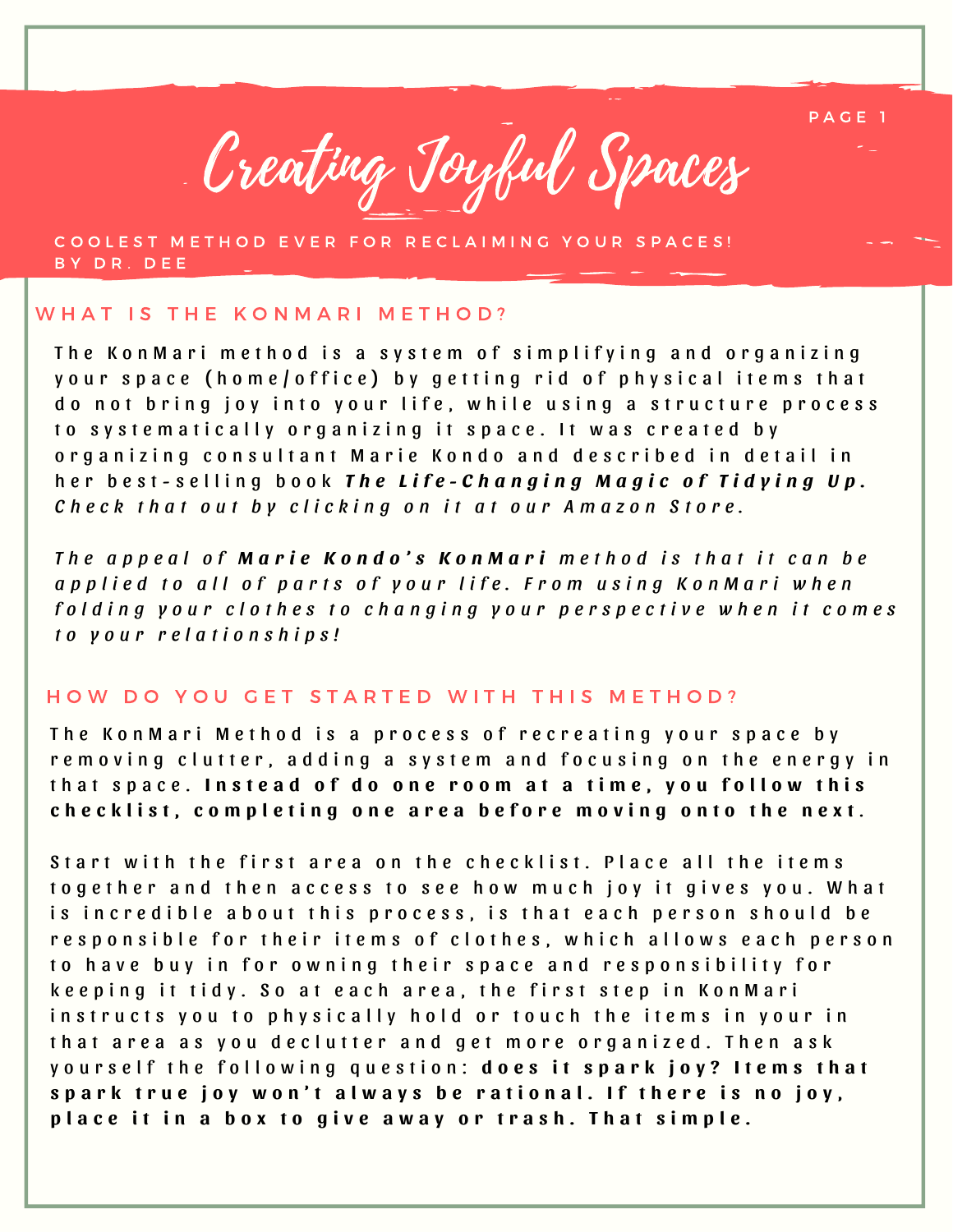

COOLEST METHOD EVER FOR RECLAIMING YOUR SPACES! BY DR. DEE

### STEP 1: GRATITUDE GREETING

Our spaces both reflect the way we move in the world as well as h a v e an inverse relationship as they can affect how we feel in that space. One of the first steps in the whole proces is to start e a c h a r e a w i t h a g r a t i t u d e g r e e t i n g , s h o w i n g a p p r e c i a t i o n f o r your abundance and appreciation for having a safe, connecting s p a c e .

This is a great gratitude to use each day while doing your "Ten things I am grateful for" each day.

#### STEP 2: PREP THE AREA

Start with the first area, bring a "box to share" which means it is a space to give away and a box to "recycle or let go" which allows you to place items that should be trashed or can be sent to recycle.

Section off the weekend or week in your time chunking process so you allow yourself and all the other members to start that area. No hurry, simply enjoy the process. Set the expectation that each person is allowed to work their items!

## STEP 3: REVIEW THE FOLDING & ORGANIZING TECHNIQUES

The best way to learn her folding process, is to review Marie Kondo YouTube channel (see link). Below is one of [m](https://www.youtube.com/watch?v=Lpc5_1896ro)any videos of the Marie Kondo method for folding clothes which is a great first. You can organize your closet beautifully using this one in p a r t i c u l a r .

h t t p s :  $//$  w w w . y o u t u b e . c o m  $/$  w a t c h ? v = L p c 5  $-1896$  r o .

You can also see techniques for organizing each space through h e r Y o u T u b e c h a n n e l .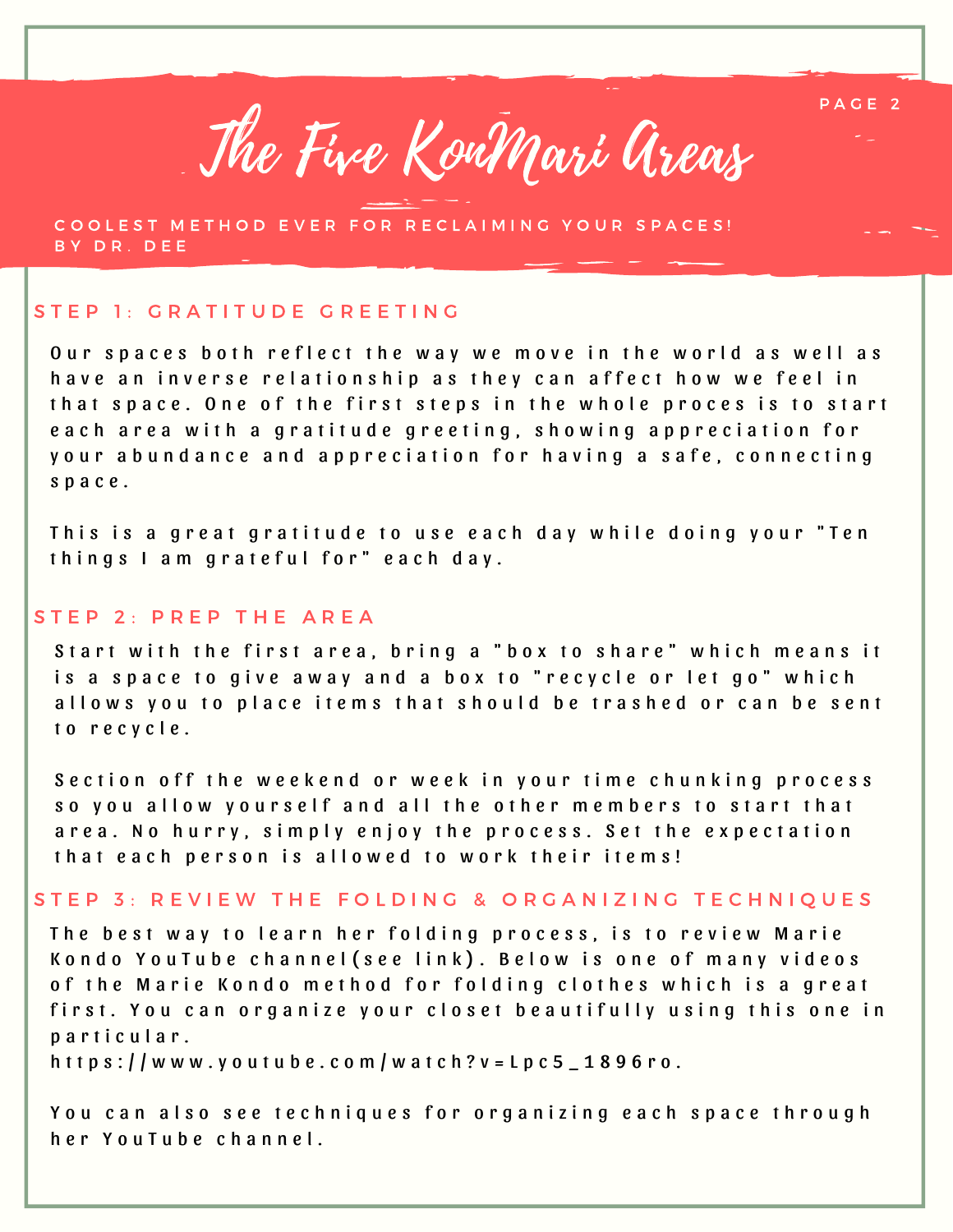

COOLEST METHOD EVER FOR RECLAIMING YOUR SPACES! B Y D R . D E E

# STEP 4: START WITH THE ORDER OF THE FIVE AREAS

A r e a O n e : C l o t h i n g A r e a T w o : B o o k s A r e a Th r e e : P a p e r K i t c h e n B a t h r o o m G a r a g e Any Miscellaneous Items A r e a Five: S e n t i m e n t a l I t e m s

## STEP 5: CREATE JOY IN THAT SPACE

What I love about this concept is that "one thing for one space", in essence, each thing has a space for ease of seeing and storing it!

Il clothing is folded in a rectangular, then  $1/3s$  so it fits nicely in a drawer.

In the bathroom, this is a great time to throw out anything you have not used in the year, streamline your products, and add some relaxing touches.

In the kitchen, use boxes and size by use and shape. Store things according how often you use things. Again, if you noticed something that hasn't the "joy" or use, let it go!

In the garage, consider the categories and ease of finding. If needed use a planogram or labels to help mark location of it e m s, to ols, and materials.